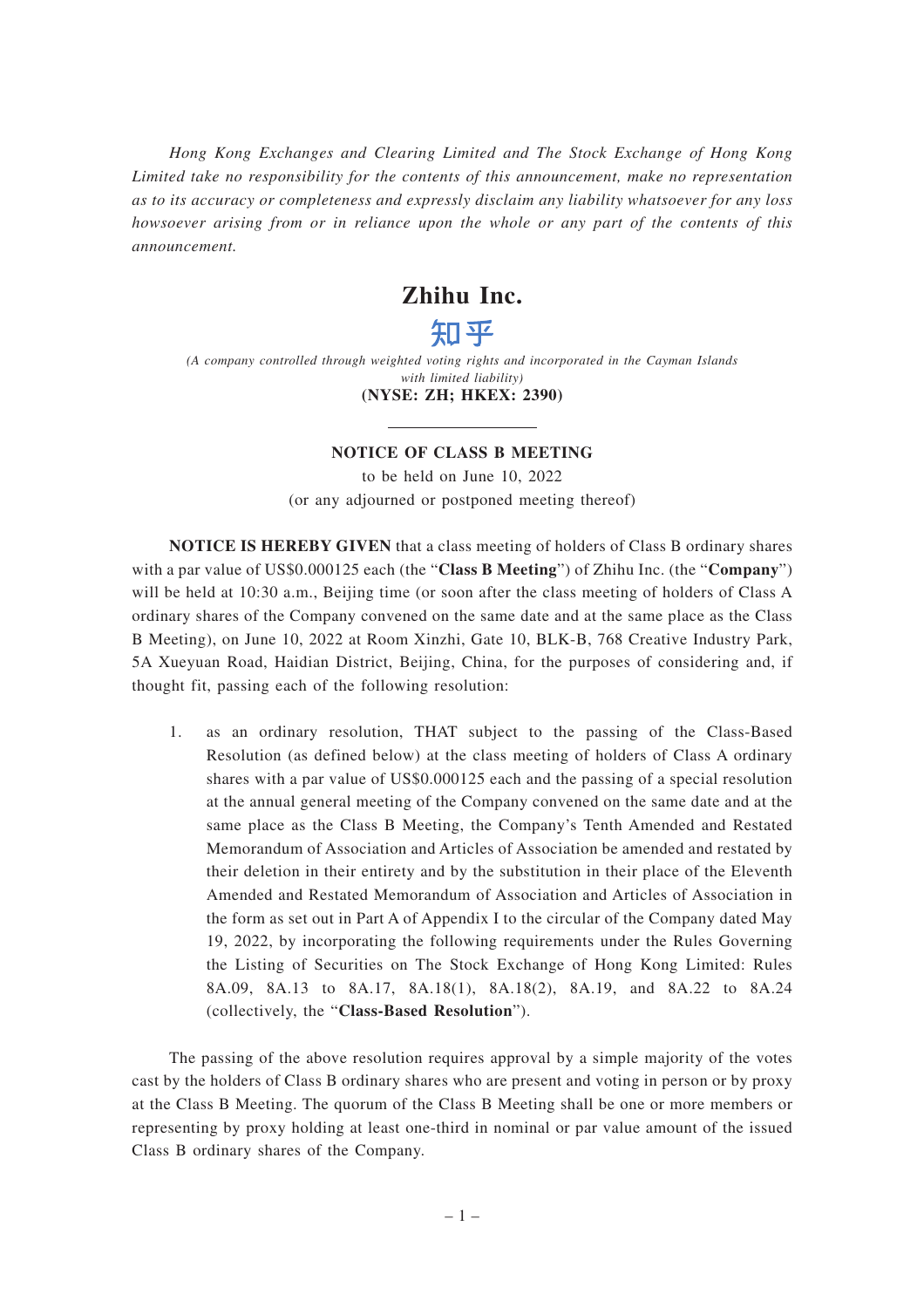#### **Share Record Date**

The board of directors of the Company has fixed the close of business on May 17, 2022, Hong Kong time, as the record date (the "**Share Record Date**") of Class B ordinary shares with a par value of US\$0.000125 each. Holders of record of the Class B ordinary shares (as of the Share Record Date) are entitled to attend and vote at the Class B Meeting and any adjourned meeting thereof.

#### **Attending the Class B Meeting**

Only holders of record of Class B ordinary shares as of the Share Record Date are entitled to attend and vote at the Class B Meeting. In order to prevent the spread of the COVID-19 pandemic and to safeguard the health and safety of shareholders, the Company may implement certain precautionary measures at the Class B Meeting. All officers and agents of the Company reserve the right to refuse any person entry to the Class B Meeting venue, or to instruct any person to leave the Class B Meeting venue, where such officer or agent reasonably considers that such refusal or instruction is or may be required for the Company or any other person to be able to comply with applicable laws and regulations. The exercise of such right to refuse entry or instruct to leave shall not invalidate the proceedings at the Class B Meeting.

### **Proxy Forms**

A holder of Class B ordinary shares as of the Share Record Date may appoint a proxy to exercise his or her rights at the Class B Meeting. Please refer to the proxy form (for holders of Class B ordinary shares), which is available on our website at *ir.zhihu.com*.

Holders of record of Class B ordinary shares on the Company's register of members as of the Share Record Date are cordially invited to attend the Class B Meeting in person. Your vote is important. You are urged to complete, sign, date, and return the accompanying proxy form to us (for holders of Class B ordinary shares) as promptly as possible and before the prescribed deadline if you wish to exercise your voting rights. We must receive the proxy form by no later than 10:30 a.m., Hong Kong Time, on June 8, 2022 at 17M Floor, Hopewell Centre, 183 Queen's Road East, Wanchai, Hong Kong to ensure your representation at the Class B Meeting.

> By Order of the Board of Directors, **Zhihu Inc.**

> > /s/ Yuan Zhou **Yuan Zhou** *Chairman of the Board*